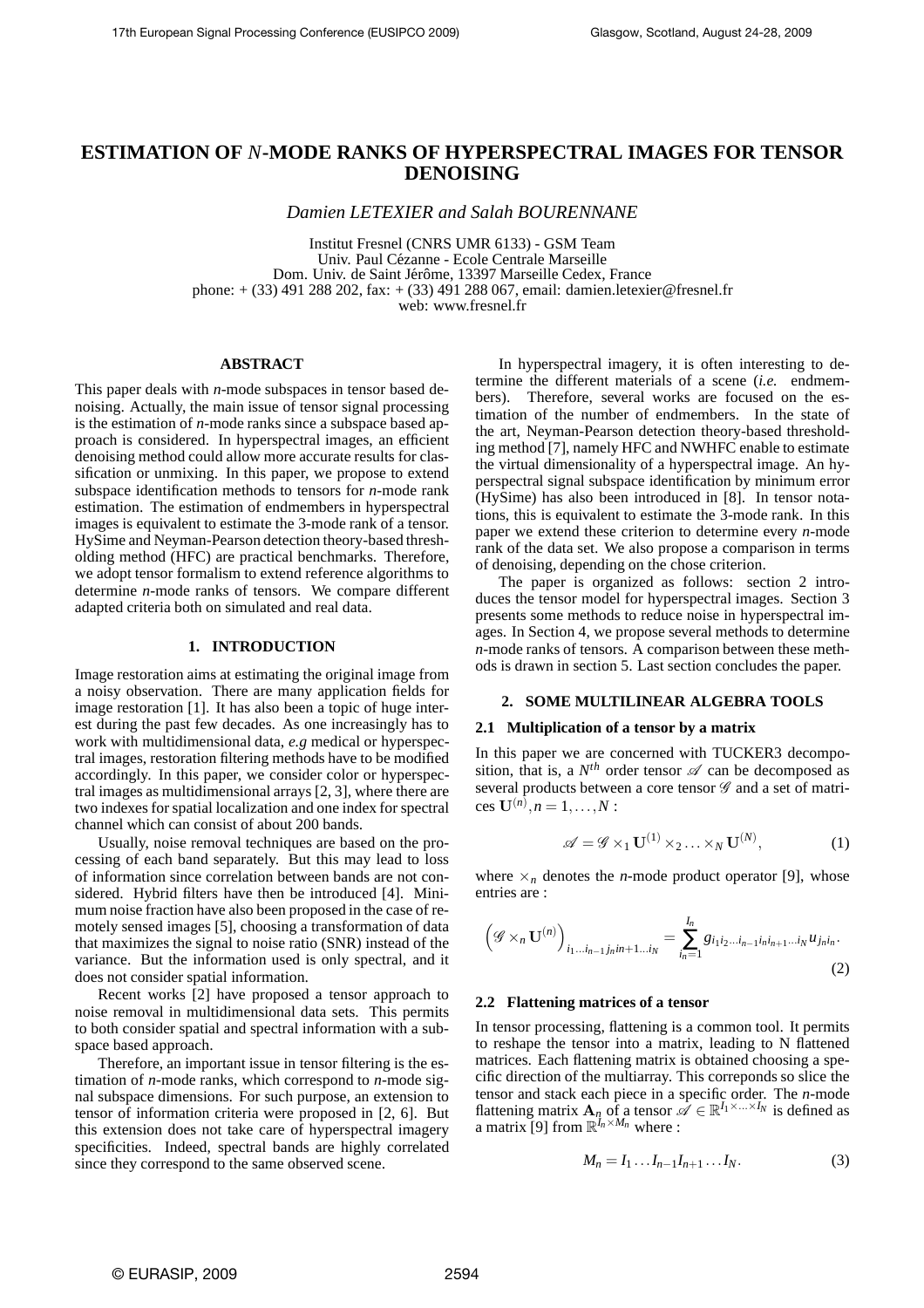## **3. NOISE REDUCTION IN HYPERSPECTRAL IMAGES**

#### **3.1 Problem formulation**

A multidimensional data tensor  $\mathcal R$  can be decomposed into an impaired signal  $\mathscr S$  by an additive noise  $\mathscr N$ :

$$
\mathcal{R} = \mathcal{S} + \mathcal{N} \tag{4}
$$

Assuming that  $\mathscr S$  and  $\mathscr N$  are  $N^{th}$  order tensors of size  $I_1 \times$  $\ldots \times I_N$ , the multidimensional filtering of the data set  $\mathscr R$  is :

$$
\hat{\mathscr{S}} = \mathscr{R} \times_1 \mathbf{H}^{(1)} \times_2 \dots \times_N \mathbf{H}^{(N)},
$$
 (5)

where matrix  $\mathbf{H}^{(n)}$  is referred to as *n*-mode filter.

#### **3.2 Noise Estimation**

In hyperspectral images, high correlations are present along the third mode since the same scene has been shot at several wavelengths. In [8], a method based on these correlations is proposed. Therefore, flattening the data tensor  $\mathscr R$  in its third mode leads to matrix  $\mathbf{R}_3$  of size  $I_3 \times M_3$ . That is, each column represents a spectrum. We assume that each band of the image (*i.e.* each line of  $\mathbf{R}_3$ ) can be written as a linear combination of the  $I_3 - 1$  others. Denoting  $\mathbf{R}_{3/i}$  the matrix  $\mathbf{R}_3$  but the  $i^{\text{th}}$  band, we can write :

$$
\mathbf{r}_{i} = \mathbf{R}_{3/i}\beta_{i} + \xi_{i}
$$
 (6)

 $\beta_i$  is the regression vector which least square estimate is given by  $\hat{\beta}_i = \left(\mathbf{R}_{3/i}\mathbf{R}_{3/i}^T\right)^{-1}\mathbf{R}_{3/i}\mathbf{r}_i$ . Then, the noise can be expressed as :  $\hat{\xi}_i = \mathbf{r}_i - \mathbf{R}_{3/i} \hat{\beta}_i$ .

#### **3.3 Multidimensional Wiener Filtering**

Tensorial approaches have been shown to overcome traditional channel-by-channel filtering [10, 2]. Some methods are based on the approximation of tensors, such as HOSVD-  $(K_1, K_2, K_3)$  or LRTA- $(K_1, K_2, K_3)$ . Although they aim at estimating the signal from the observation data set  $\mathcal{R}$ , the criterion minimized is the mean squared error  $\Vert \mathcal{R} - \hat{\mathcal{S}} \Vert$  which is not optimal.

A method consists in extending Wiener filter to multidimensional data [10]. In that case, the mean squared error is given by :

$$
\text{MSE} = \text{E}\left[\left\|\mathcal{S} - \hat{\mathcal{S}}\right\|^2\right] \tag{7}
$$

The minimization of (7) leads to the expression of the *n*mode filters :  $\mathbf{H}^{(n)} = \mathbf{V}^{(n)}_s \boldsymbol{\Lambda}^{(n)} {\mathbf{V}^{(n)}_s}^T$  $\mathbf{V}_s^{(n)}$ , where  $\mathbf{V}_s^{(n)}$  are the left singular vectors of *n*-mode covariance matrix  $\mathbf{E}\left[\mathbf{S}_n\mathbf{S}_n^T\right]$  and Λ (*n*) is a diagonal weight matrix containing a combination of the eigenvalues of noise, signal and data *n*-mode covariance matrices. These *n*-mode filters are obtained through an iterative alternating least squares algorithm.

Note that the multidimensional Wiener filter needs the *n*mode ranks to determine the eigenvalues corresponding to signal or noise.

#### **4. ESTIMATION OF** *N***-MODE RANKS**

*n*-mode signal subspace is an important issue. A common assumption is that signal and noise subspaces are orthogonal. The dimensions of the *n*-mode signal subspaces need to be estimated, since they are not known in practice. In hyperspectral images, the estimation of 3-mode signal subspace has been widely studied since it corresponds to the estimation of the endmember number in the image. It is often called virtual dimensionality (VD) [7]. But for tensor denoising methods, each *n*-mode rank has to be estimated.

#### **4.1 Information Criteria**

In [2, 6], an extension of Akaike criterion (AIC) or minimum description length (MDL) [11, 12] is used to obtain *n*-mode ranks :

$$
AIC(k_n) = -2\log\left(\frac{\Pi_{j=k_n+1}^{l_n}(\beta_i^{(n)})^{\frac{1}{l_n-k_n}}}{\frac{1}{l_n-k_n}\Sigma_{j=k_n+1}^{l_n}\beta_i^{(n)}}\right)^{(l_n-k_n)M_n} + 2k_n(2I_n - k_n)
$$
(8)

where  $\beta_i^{(n)}$  $I_i^{(n)}$ ,  $i = 1$  to  $I_n$  are the  $I_n$  singular values of the covariance matrix  $E[\mathbf{R}_n \mathbf{R}_n^T]$  of the *n*-mode flattening matrix  $\mathbf{R}_n$  of data tensor  $\mathscr{R}$ , with  $\beta_1^{(n)} \geq \ldots \geq \beta_{l_n}^{(n)}$  $I_n^{(n)}$ .  $M_n$  is the number of columns of  $\mathbf{R}_n$  (3). The estimated *n*-mode rank  $K_n$  is the value of  $k_n$  which minimizes AIC criterion.

$$
MDL(k_n) = -\log \left( \frac{\prod_{j=k_n+1}^{I_n} (\beta_i^{(n)})^{\frac{1}{I_n - k_n}}}{\frac{1}{I_n - k_n} \sum_{j=k_n+1}^{I_n} \beta_i^{(n)}} \right)^{(I_n - k_n)M_n} + \frac{1}{2} k_n (2I_n - k_n) \log(M_n)
$$
(9)

#### **4.2 Neyman-Pearson detectors**

Some methods based on Neyman-Pearson theory are presented in [7] to estimate the number of endmembers in hyperspectral images. HFC, NWHFC and NSP are Neyman-Pearson detectors and are commonly used in hyperspectral signal subspace identification. They are shown to overcome information criteria AIC and MDL [7]. In our experiments, we propose to estimate *n*-mode signal subspaces of both simulated and real hyperspectral data The main overcoming of this method is the false alarm probability  $P_f$  that has to be fixed arbitrarily.

#### **4.3 Extended HySime**

In [8] propose another method called HySime to estimate the number of endmembers in hyperspectral data (*i.e.* the 3-mode rank). This method can be extended to *n*-mode ranks of tensors. HySime propose to minimize the mean squared error between the 3-mode signal flattening matrix  $S_3$  and the projection on the signal subspace of the 3-mode data flattening matrix :  $\mathbf{U}_k^{(n)}\mathbf{U}_k^{(n)^T}\mathbf{R}_3.$ 

Let us denote the projector on the *n*-mode signal subspace as :

$$
\mathbf{P}_{k_n}^{(n)} = \mathbf{U}_{k_n}^{(n)} \mathbf{U}_{k_n}^{(n)^T}
$$
 (10)

where subscript  $k_n$  stands for the  $k_n$  first eigenvectors kept from  $\mathbf{U}^{(n)}$ .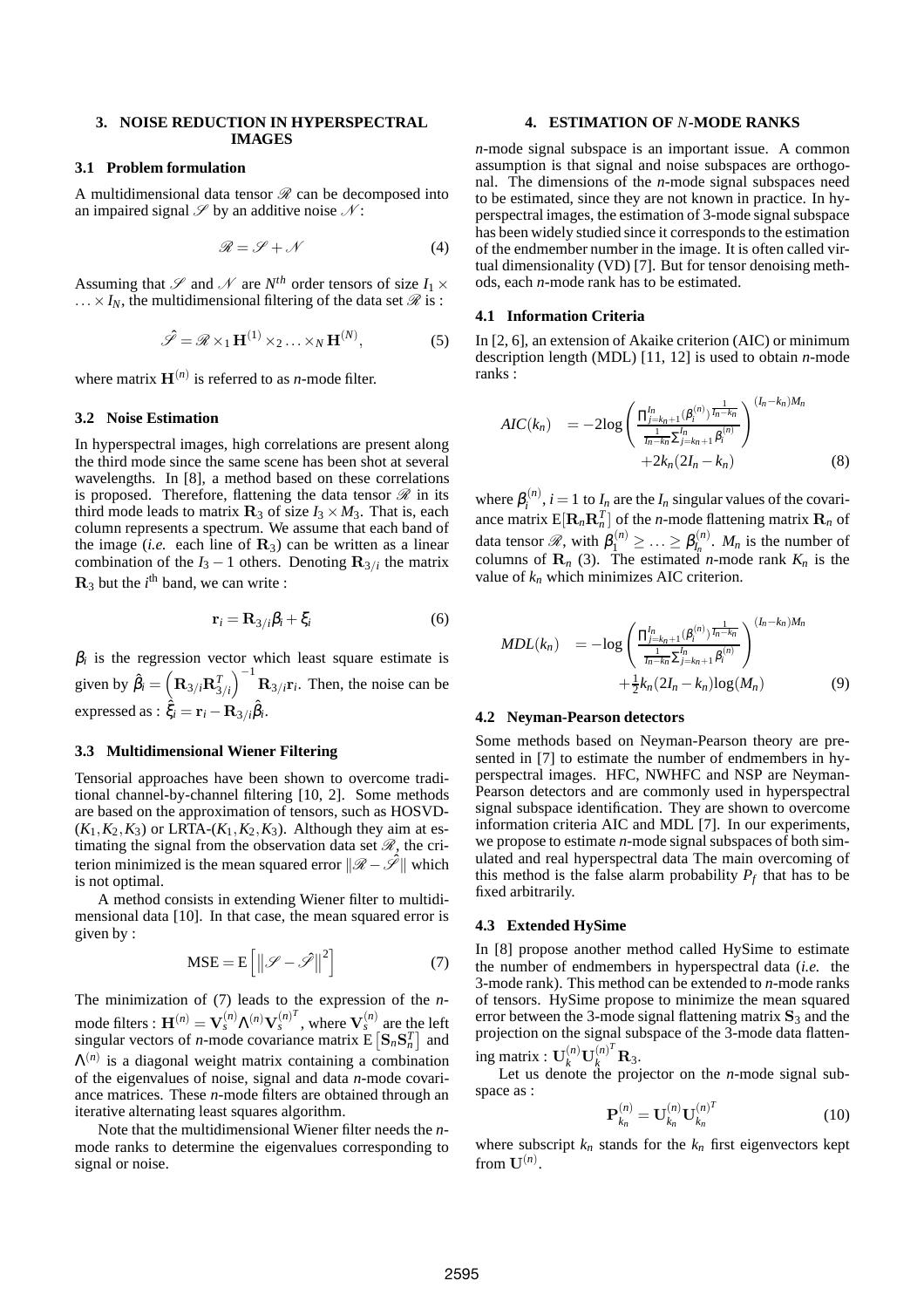

Figure 1: Spectra of five materials of the USGS digital spectral library.

We can extend HySime method in each mode, minimizing :

$$
mse(k_n) = \mathbf{E}\left[\|\mathbf{S}_n - \mathbf{P}_{k_n}^{(n)} \mathbf{R}_n\|^2\right] \tag{11}
$$

It can be shown, following [8], that it is equivalent to find all the negative component of the vector defined by:

$$
\delta_{i} = \sum_{j=1}^{k_{n}} -\mathbf{u}_{ij}^{(n)} \frac{1}{M_{n}} \mathbf{R}_{n} \mathbf{R}_{n}^{T} \mathbf{u}_{ij}^{(n)} + 2\mathbf{u}_{ij}^{(n)} \frac{1}{M_{n}} \mathbf{N}_{n} \mathbf{N}_{n}^{T} \mathbf{u}_{ij}^{(n)} \quad (12)
$$

with  $i = 1, \ldots, I_n$ .

## **5. EXPERIMENTAL RESULTS**

In this section, we propose to compare the interest of above methods to determine *n*-mode ranks. These *n*-mode ranks are involved in multidimensional Wiener filtering. We show that the extention of HySime algorithm for *n*-mode ranks estimation leads to improve tensor filtering.

In the following experiments, the signal-to-noise ratio is defined as:

$$
SNR = 10 \cdot \log \frac{\|\mathcal{S}\|^2}{\|\mathcal{N}\|^2}.
$$
 (13)

Before presenting some results, we introduce a quality criterion to quantify *a posteriori* the quality of the estimation :

$$
QC(\hat{\mathscr{S}}) = 10 \cdot \log \left( \frac{\|\mathscr{S}\|^2}{\|\hat{\mathscr{S}} - \mathscr{S}\|^2} \right). \tag{14}
$$

#### **5.1 Results on simulated data**

We generated a hyperspectral image from the USGS digital spectral library [13]. We selected 4 spectra from the database (fig 1) and generated a background with the first spectrum and 3 targets with the others (fig 2).

We add a Gaussian white noise to this synthetic image. Table 1 gives the estimation of *n*-mode ranks for several values of SNR. This table emphasizes that HFC, NWHFC and HySime outperforms the information criteria AIC and MDL since they take into account specificities of hyperspectral imagery. Notice that the improvement concerns the 3-mode



Figure 2: Synthetic images generated from the spectra given in Fig. 1.

| SNR                  | AIC:    | MDL.    | HFC.    | NWHFC   | HySime  |
|----------------------|---------|---------|---------|---------|---------|
| -40 dB               | (2,2,3) | (2.2.2) | (3.2.4) | (3,2,4) | (4,2,4) |
| $\overline{1}$ 30 dB | (2.2.3) | (2.2.2) | (3.2.4) | (3.2.4) | (4,2,4) |
| 20 dB                |         | (2,2,2) | (3,2,3) | (3,2,3) | (4,2,4) |

Table 1: *n*-mode rank estimation using several methods. For methods HFC and NWHFC, we use the parameter  $P_{fa}$  =  $10^{-3}$ .

rank which corresponds to virtual dimensionality in other studies.

Including the *n*-mode ranks estimation of table 1 in tensor filtering, we show that the use of HySime leads to a significant improvement of the reconstruction (see table 2).

| <b>SNR</b>               | 20 db | 30dB  | 40dB  |
|--------------------------|-------|-------|-------|
| OC (AIC)                 | 30dB  | 30 dB | 30dB  |
| QC(MDL)                  | 30dB  | 30dB  | 30dB  |
| OC(HFC)                  | 37dB  | 37dB  | 37 dB |
| QC (NWHFC)               | 37 dB | 37 dB | 37 dB |
| $\overline{QC}$ (HySime) | 50dB  | 61 dB | 71 dB |

Table 2: Denoising results with multidimensional Wiener filter given the criterion used for the *n*-mode ranks estimation.

#### **5.2 Real data**

The following data have been obtained by HYDICE. HY-DICE is an airborne sensor which collects post-processed data in 210 wavelengths: 0.4 - 2.5 µ*m*.

Considering the scene depicted in Fig. 3, we propose to estimate its *n*-mode ranks.

First, we add a Gaussian noise to obtain varying SNR. We show that HySime fails to estimate 1-mode and 2-mode ranks but is good for 3-mode rank detection. Actually, the model used to identify subspaces in HySime does not fit with 1-mode and 2-mode flattened data since the spatial bands cannot be written as a linear combination of others. But for the 3-mode rank determination, the model fits. The results